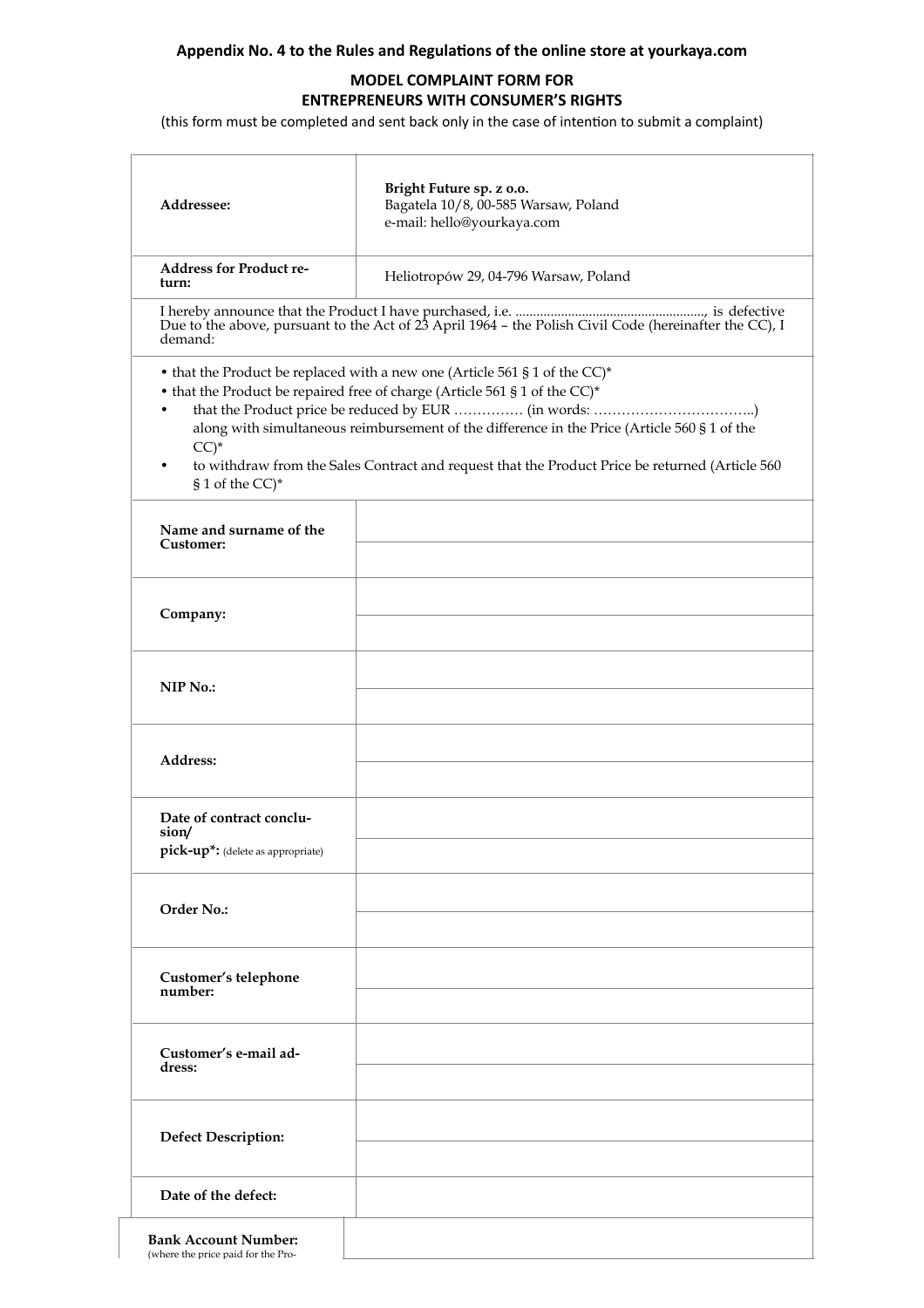| ducts purchased should be returned) |  |
|-------------------------------------|--|
| Date:                               |  |
|                                     |  |

Customer's signature (only if the form is printed out)

\_\_\_\_\_\_\_\_\_\_\_\_\_\_\_\_\_\_\_\_\_\_\_

\*Delete as appropriate